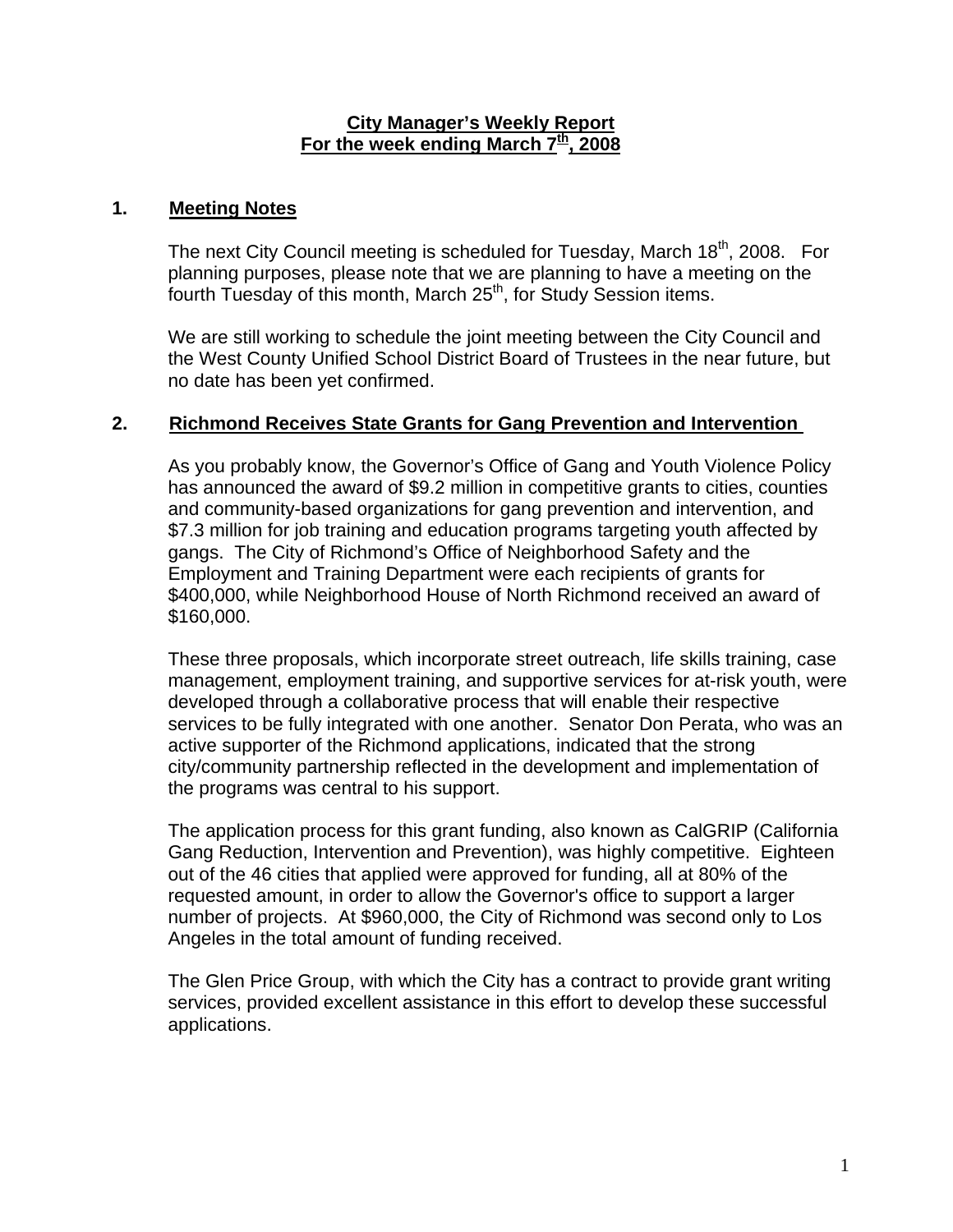### **3. Richmond Public Library Branches will Reopen on Monday, March 17, 2008**

The Richmond Library is inviting the Council and members of the public to stop by and see the newly renovated, updated branch library buildings during open hours and to enjoy light refreshments on opening day, March 17<sup>th</sup>. "Grand Opening" celebrations will occur in April during National Library Week (April 13 – 19<sup>th</sup>), and will include special programs for all ages. More information can be obtained from Kathy L. Haug, Administrative Librarian for Children's and Extension Services, 510-620-6558, or Monique A. le Conge, Library Director, 510-620-6555.

The established hours of operation will be:

**Bayview Branch, 5100 Hartnett Avenue. 510-620-6566:** 

Mondays: 10:30 a.m. – 5 p.m. Tuesdays: 1:30 p.m. – 7 p.m. Wednesdays 1 p.m. - 5 p.m. Thursdays  $1 p.m. - 5 p.m.$ Closed Fridays, Saturdays, and Sundays

**West Side Branch, 135 Washington Avenue. 510-620-6567:**  Mondays: 1:30 p.m. – 7 p.m. Tuesdays: 10:30 a.m. – 5 p.m. Wednesdays 1 p.m.  $-5$  p.m. Thursdays 1 p.m.  $-5$  p.m. Closed Fridays, Saturdays, and Sundays

Library staff developed the schedule for open hours to maximize the times that the branches will be available to students; however, during morning hours, classes can schedule visits and the City will hold special events.

# **3. Richmond Natatorium Project Update**

Bids for the renovation of the Richmond Natatorium (The Plunge) were received and open this past Thursday. The engineer's estimate for the project is \$4,200,000, and the City received two bids with the low bid at \$3,991,000. Engineering staff will be analyzing the bid packages, calling references and preparing the City Council agenda item during the next few weeks.

# **4. Office of Neighborhood Safety – Update on 13 City Gang Prevention Network**

The Office of Neighborhood Safety (ONS) serves as the lead for the City of Richmond's participation in the National League of Cities 13 City Gang Prevention Network. ONS attended the Network's annual conference in Los Angeles this past week. The conference was hosted by the California Endowment Foundation, and the National Council on Crime and Delinquency (NCCD).

The City's Office of Neighborhood Safety, along with the City of Sacramento (Office of Youth Development), and the City of Salinas (Office of Community